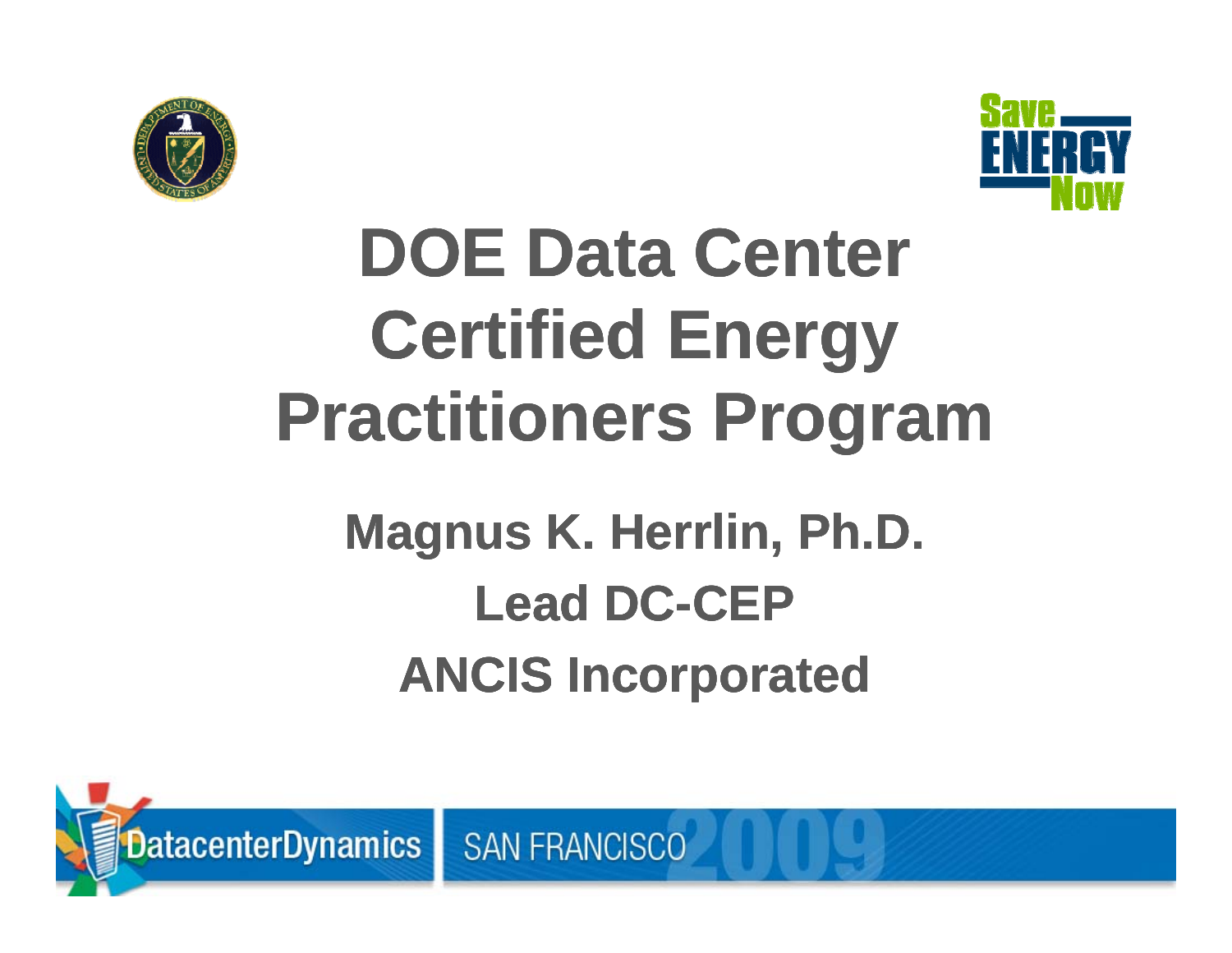



## DC-CEP Program Overview

**The data center industry and the US Department of Energy (DOE) are partnering to develop a certification process leading to practitioners**  qualified to evaluate the energy status and **efficiency opportunities in data centers.**

**Key objective:** Raise the standards of those involved in energy assessments of data centers to accelerate energy savings in the dynamic and energy-intensive marketplace of data centers.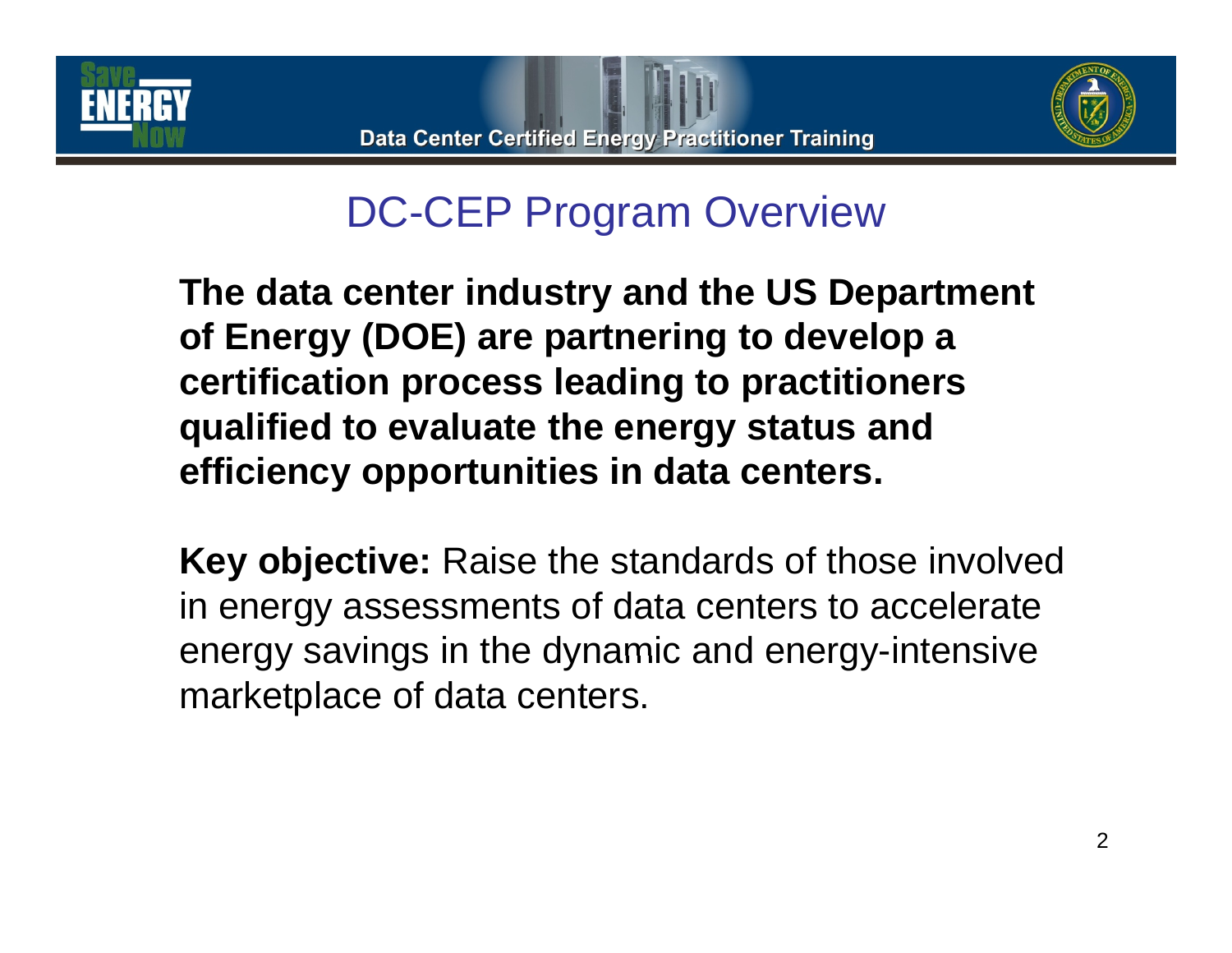



# DC-CEP Program Overview

**The Practitioner:** Trained on system-level energy assessments in data centers: Design, operation, and diagnostics experience; measurement equipment techniques and data collection knowledge.

**Training & Exam:** Pass minimum qualifications for prior experience and a certification exam, including demonstration of proficiency in the use of select tools in the DOE *Save Energy Now* DC Pro software tool suite.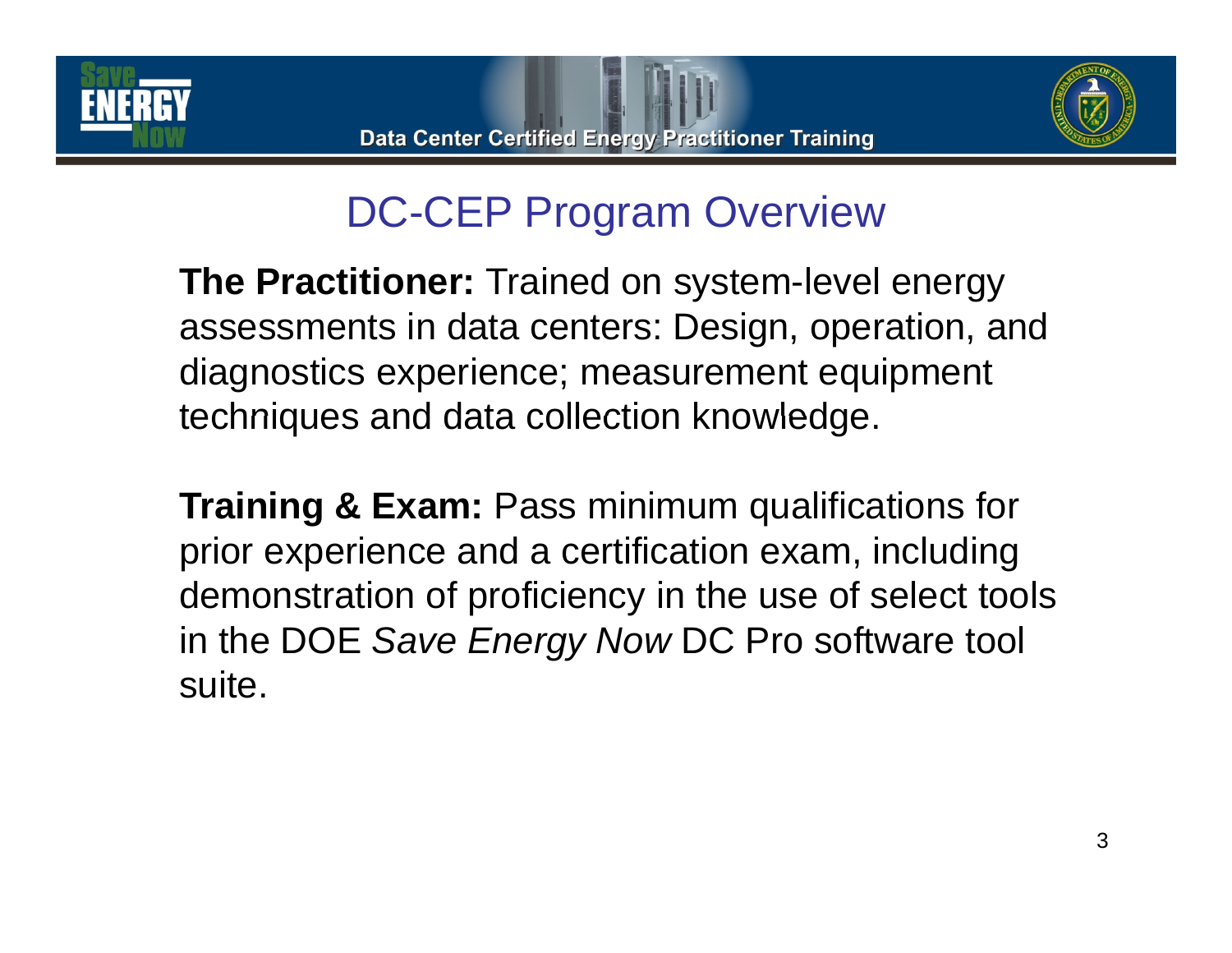





# Expectations from an End User's Perspective

What criteria could be used to measure success?

Accelerate Energy Savings through Assessments:

- Develop an energy profile with the internal data center team
- $\bullet\,$  Performed assessments in multiple data center disciplines
- Identify a complete list of potential energy saving measures
- Conduct an investment-grade assessment for one project
- Document cost and energy savings from projects implemented.

Accelerate Internal Processes for Multiplying Savings:

- $\bullet\,$  Help organization form an energy management team/program
- Create internal champions to lead ongoing energy savings
- Build internal awareness and expertise to multiply savings.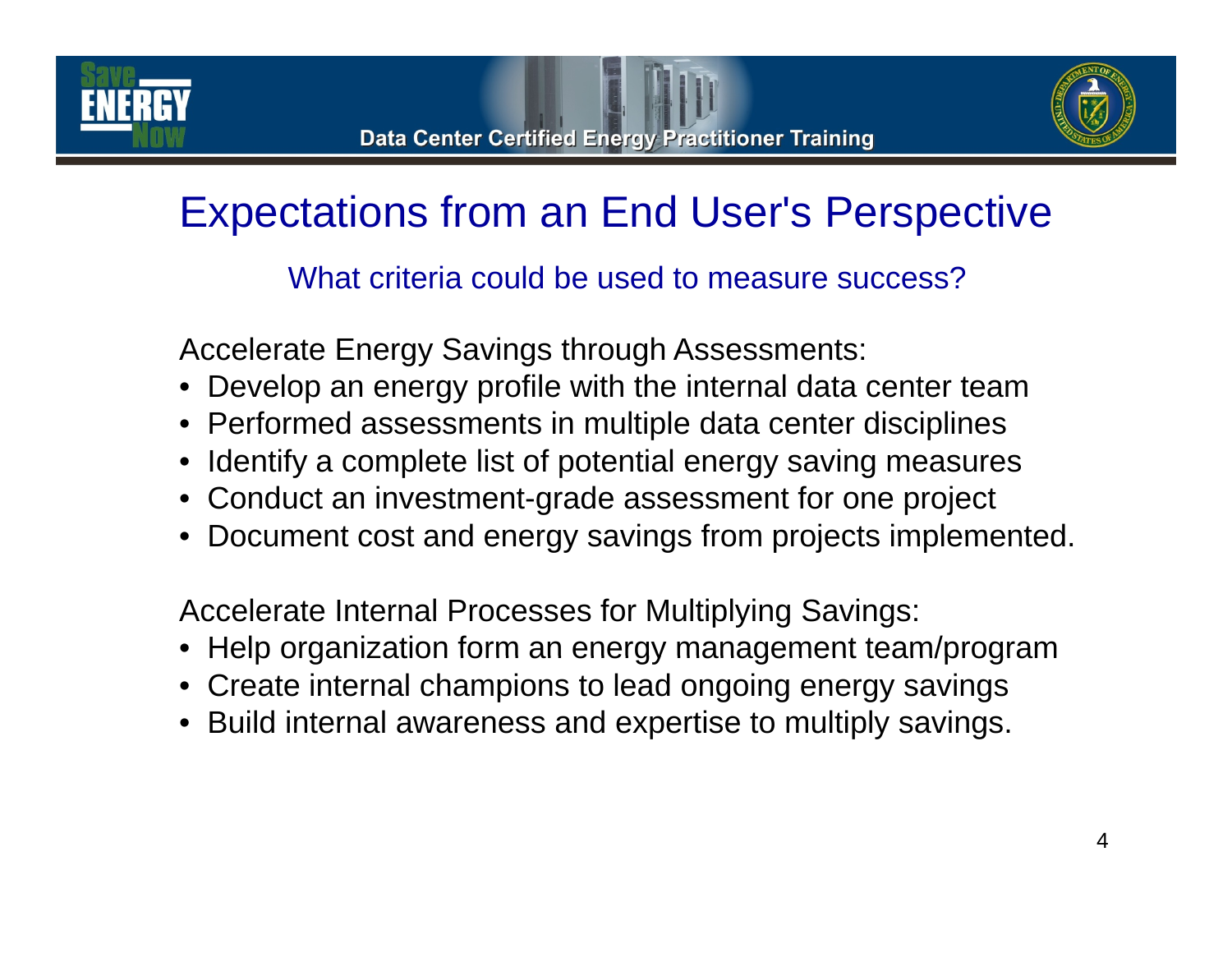



### DC-CEP Organizational Structure

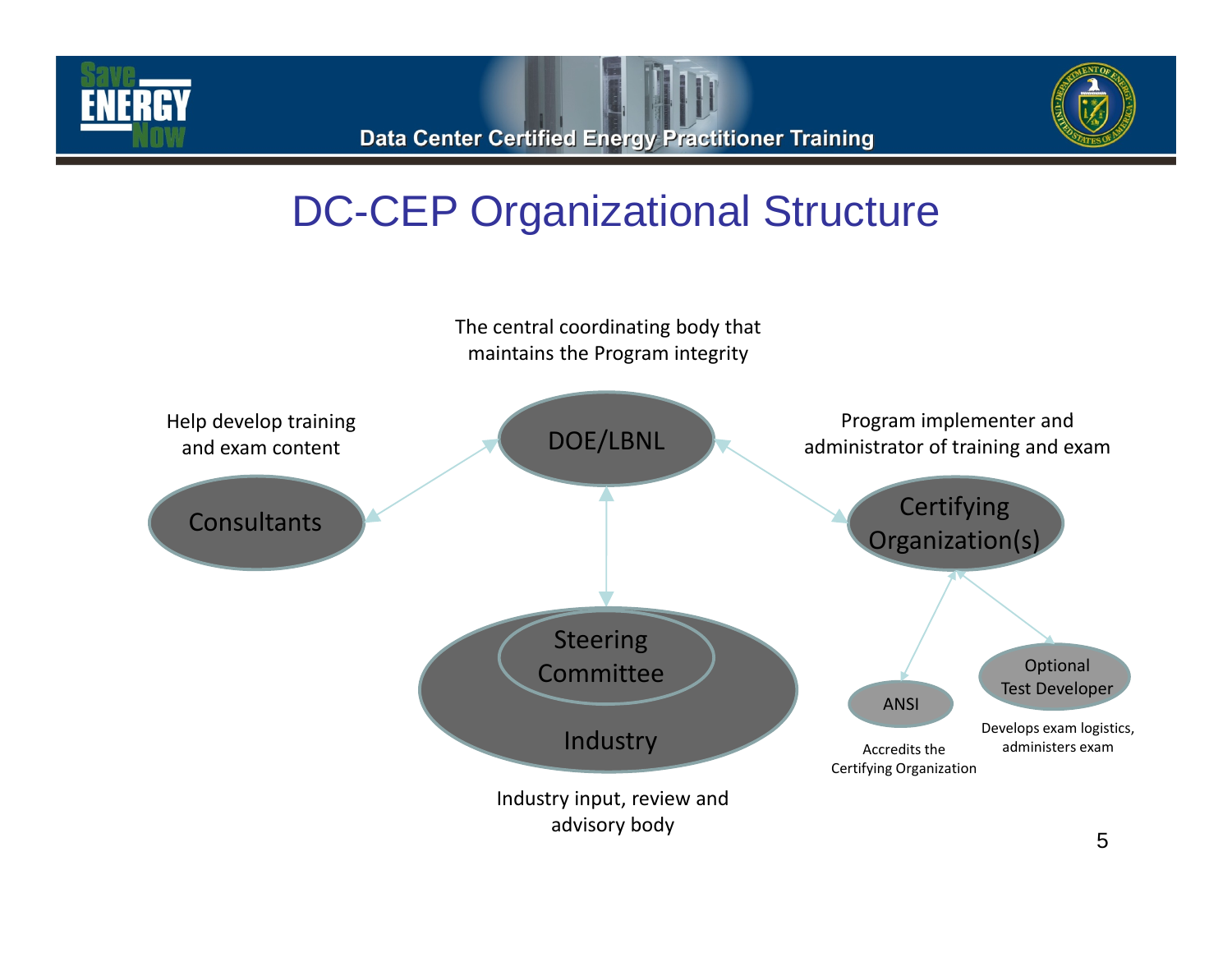



# Target Groups for Becoming Practitioners

- Property management companies
- Consulting firms (A&E, energy, commissioning)
- Service companies (IT and infrastructure vendors)
- Data center end users, including federal agencies
- Federal agencies
- State energy agencies
- Colleges, universities, and vocational training
- Utilities (aid incentive programs)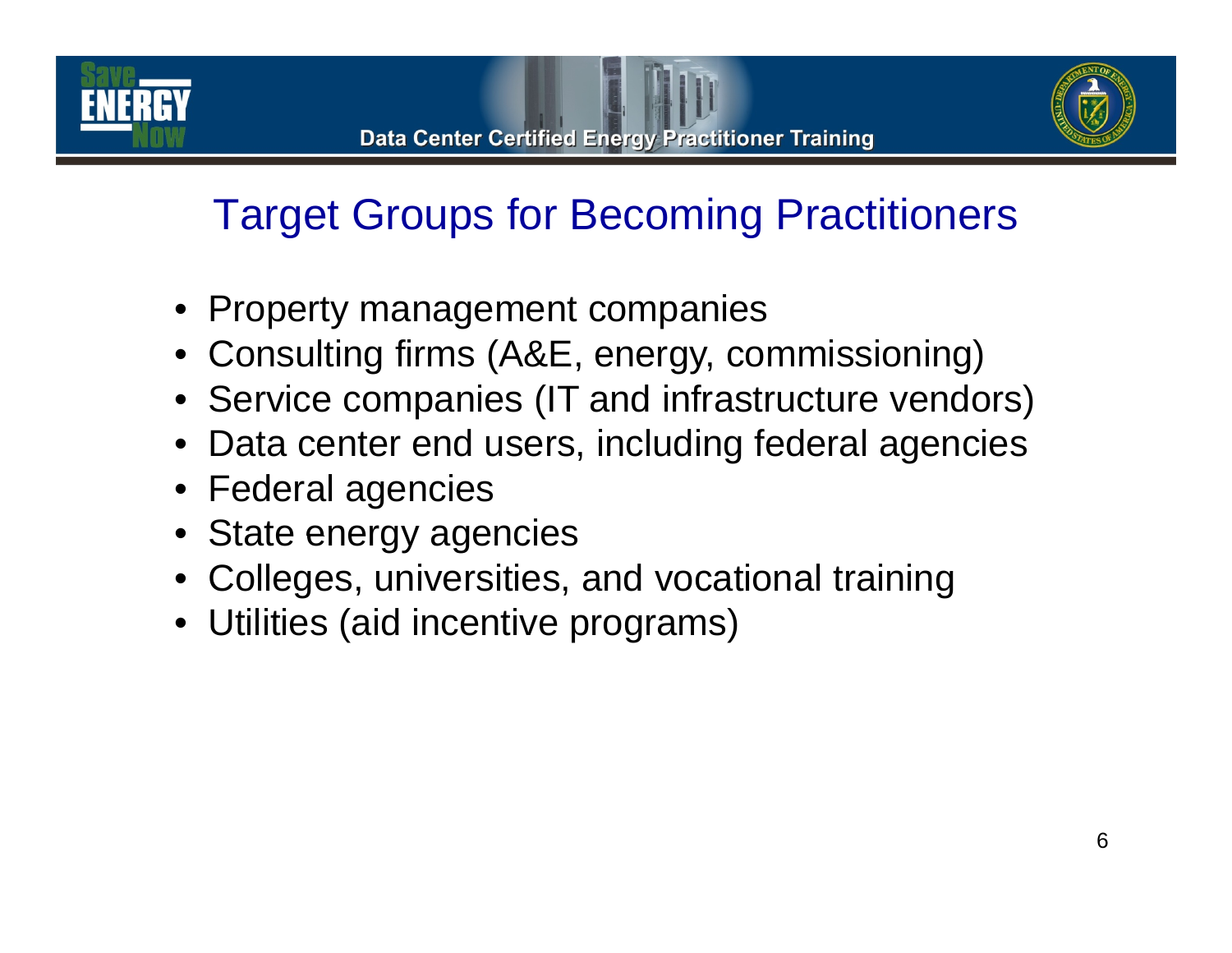





# Training Summary

- Train on a total of four data center disciplines
- •High-level or in-depth level training
- • Training Diploma track (training only) or Certification track (training + exam)
- Train on DOE *Save Energy Now* DC Pro Software Tools
- Train on the process of doing energy assessments
- • $\bullet~$  Gain knowledge to pass DC-CEP exam
- On-line training option.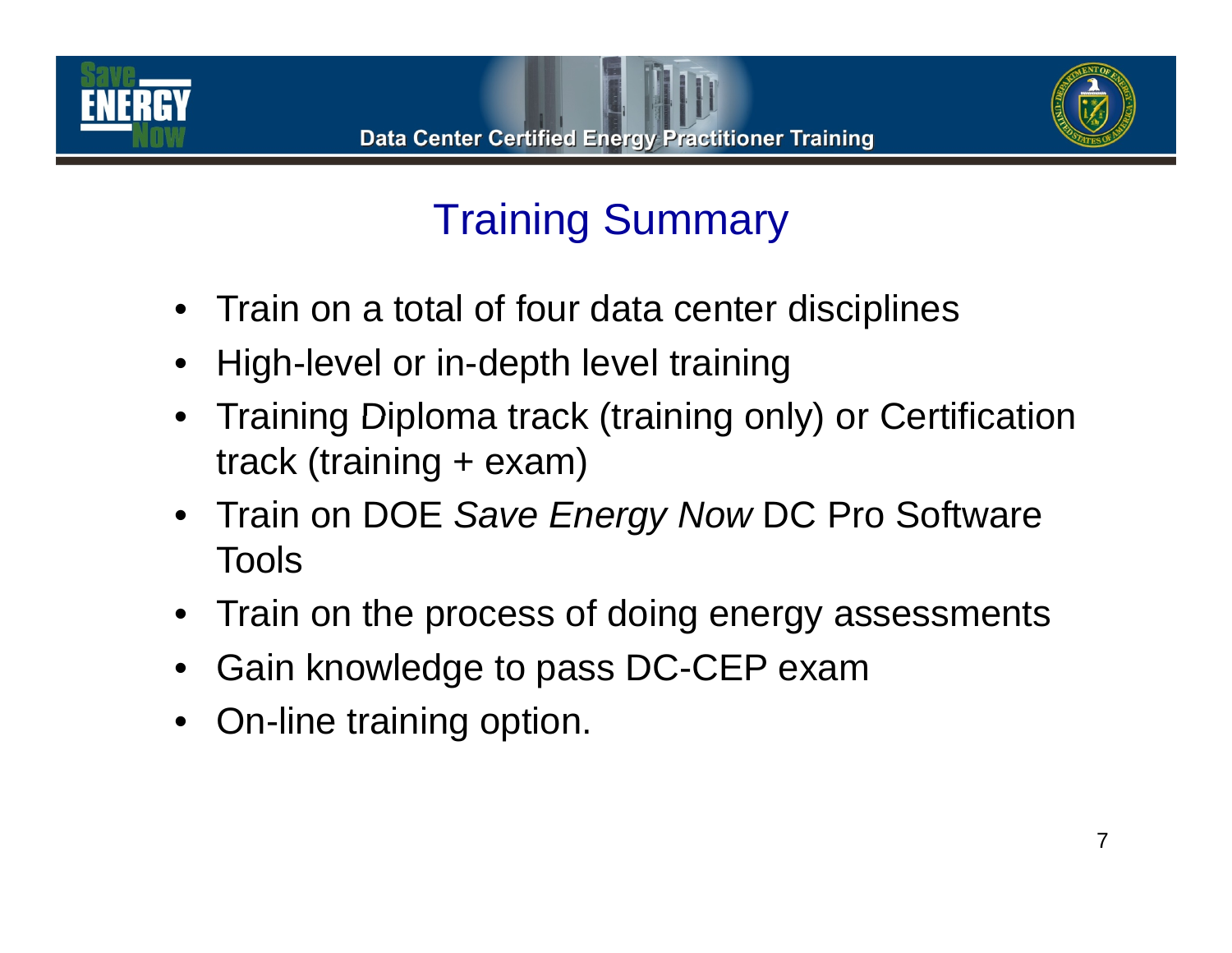



## Training Disciplines/Tools

- $\bullet$ IT-Equipment
- •Air Management
- •• Cooling Systems
- $\bullet$ Electrical Systems
- $\bullet$  DOE *Save Energy Now* DC Pro Software Tools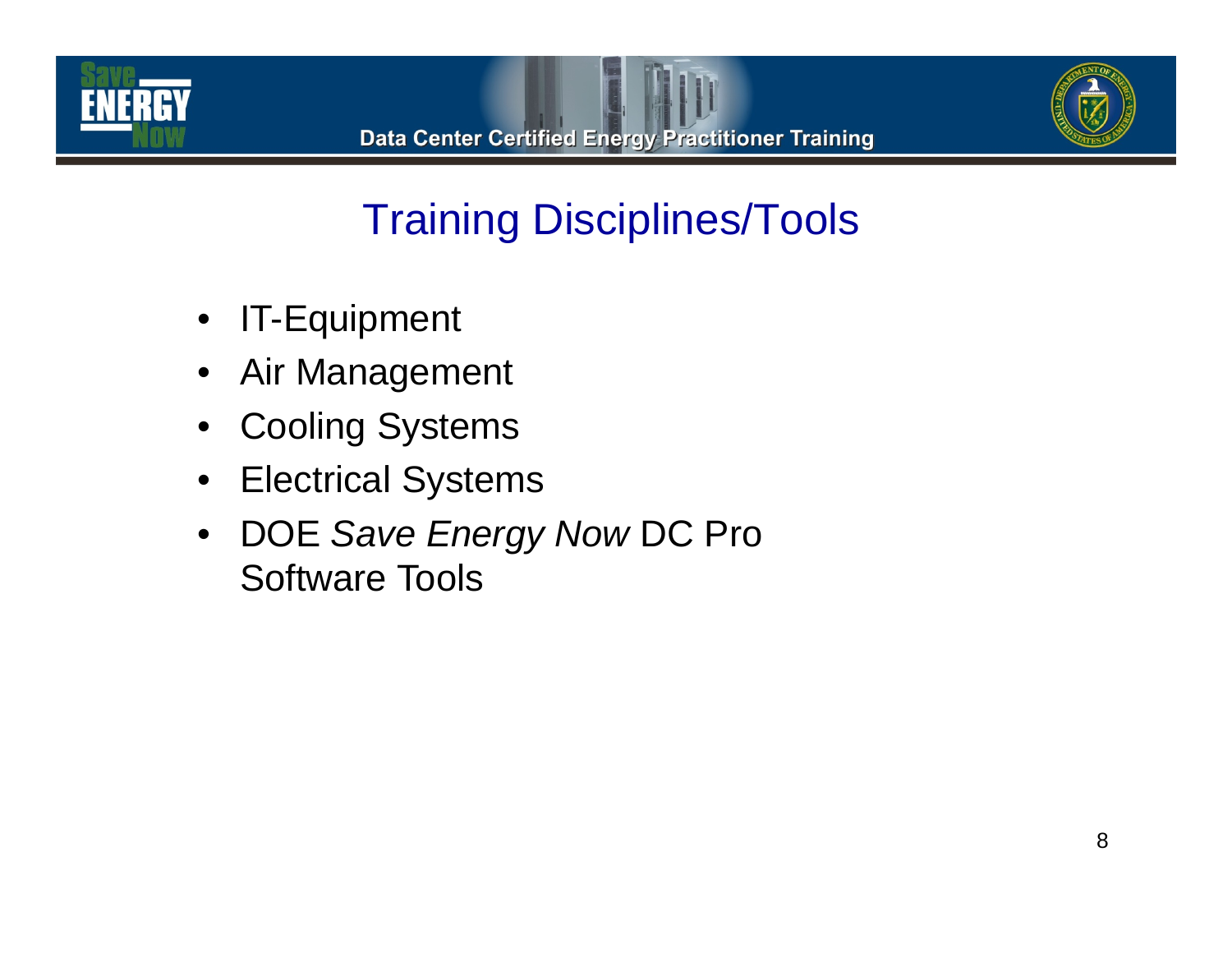



## Training Levels



Note: Investment grade (Level 3) assessments are not part of the DC-CEP Program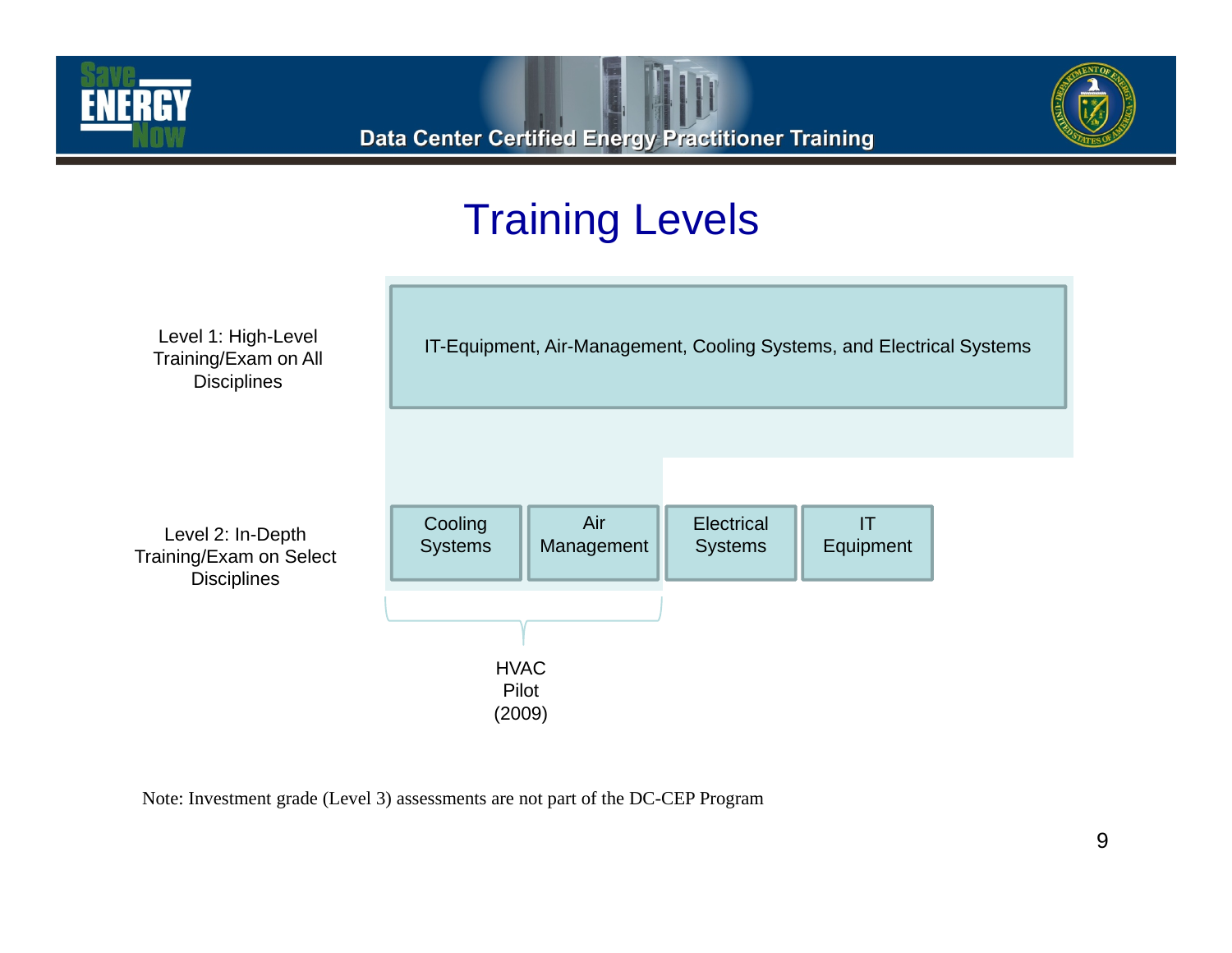



# Pilot HVAC Three-Day DC-CEP Training

#### **Day 1 High-level Training on all Disciplines y g g p**

- IT Equipment
- Air management
- Cooling systems
- Electrical systems
- Controls and Tuning
- DOE DC Pro Profiling Tool

#### **Day 1 In-depth Training on Air Management and Cooling**

- Environmental requirements
- Airflow and temperature management
- DOE DC Pro Air-Management Tool
- Air handlers
- Liquid cooling

#### **Day 2 In-depth Training on Cooling Systems**

- Economizers
- Cooling controls
- Central chilled-water plant
- Commissioning
- Related cooling tools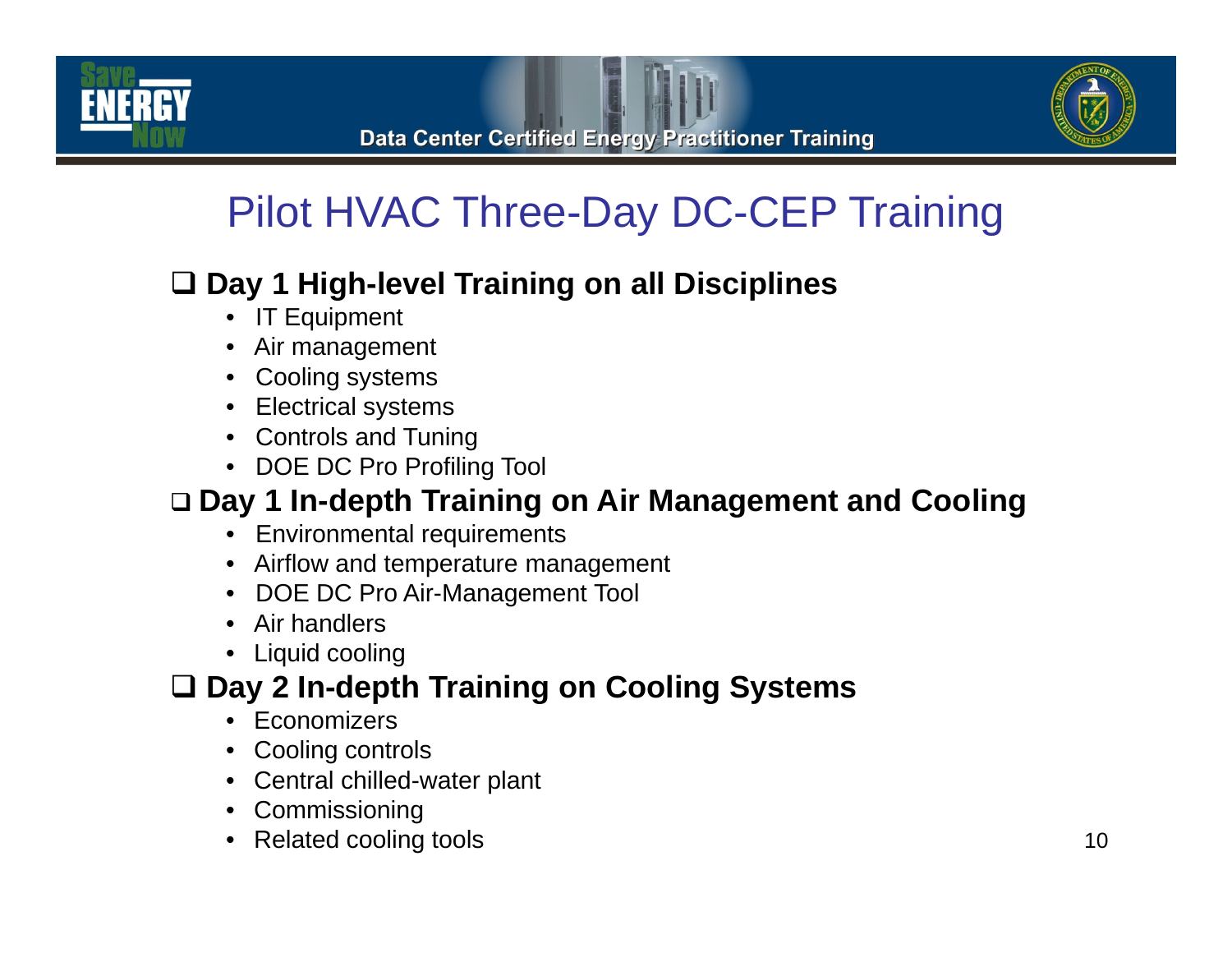



## Program Requirements

- $\blacksquare$ Candidate Pre-qualifications
- Candidate Training
- $\blacksquare$ • Certification Exam/Test
- $\mathcal{L}_{\mathcal{A}}$ **Re-certification**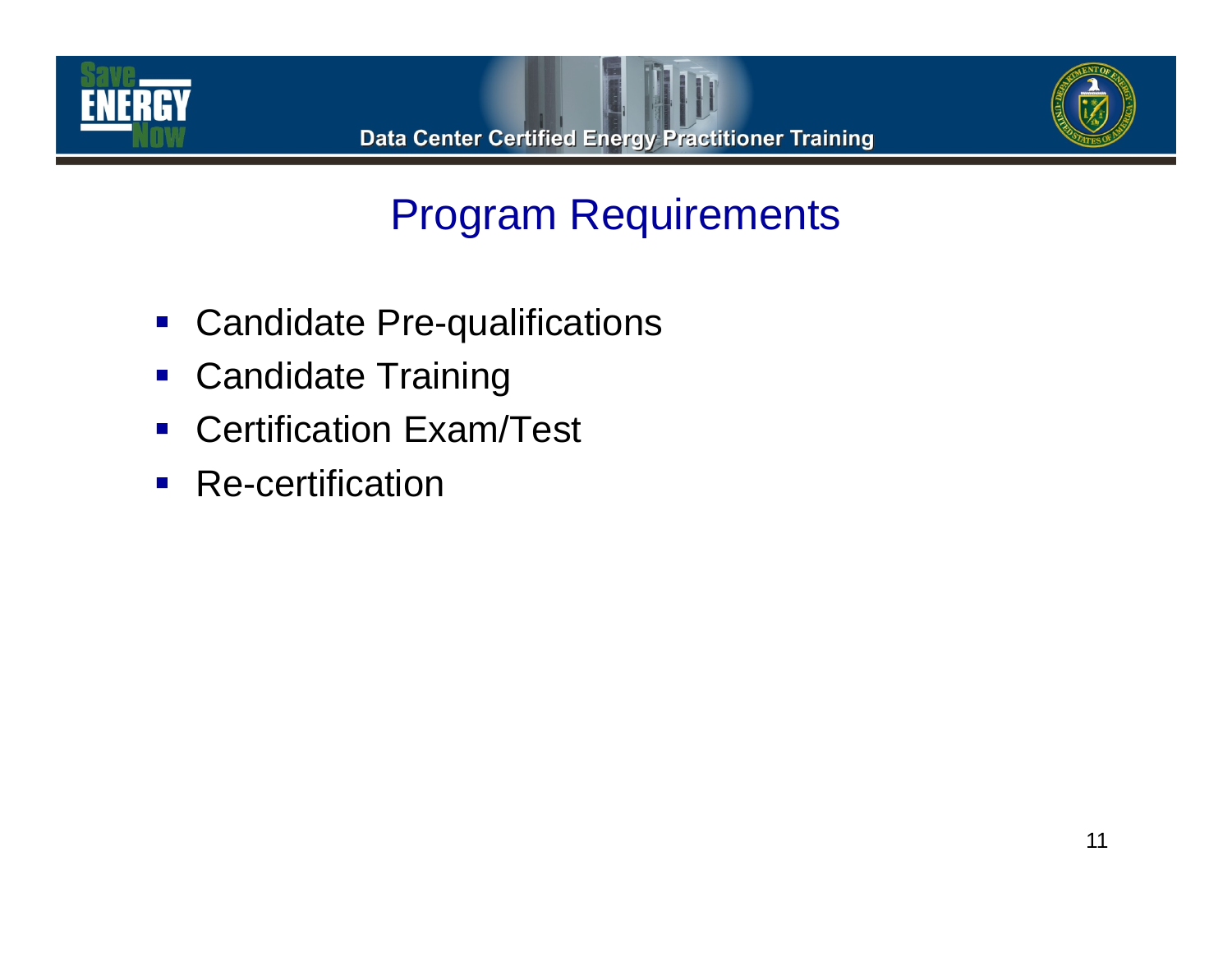



### Pre-qualifications

|                                                     | <b>Prequalification</b>                                                                                                                                                                       |  |
|-----------------------------------------------------|-----------------------------------------------------------------------------------------------------------------------------------------------------------------------------------------------|--|
| Level 1                                             | One of the following:                                                                                                                                                                         |  |
| High-level knowledge in HVAC, Electrical, IT-       | 4-year tech degree with 3 years verifiable DC                                                                                                                                                 |  |
| <b>Equipment, and On-Site Generation</b>            | design/operation experience                                                                                                                                                                   |  |
|                                                     | 2-year tech degree with 6 years verifiable DC<br>design/operation experience<br>10 years verifiable DC design/operation<br>experience                                                         |  |
| Level 2                                             | All of the following:                                                                                                                                                                         |  |
| In-depth knowledge in HVAC (AM and Cooling)         | Passing score on the Tier 1 exam                                                                                                                                                              |  |
| Electrical and IT-Equipment will be offered in 2010 | 4-year tech degree with 3 years verifiable DC<br>design/operation experience or 4-year non-tech<br>degree with 5 years verifiable DC<br>design/operation experience<br>PE, CEM, or equivalent |  |
|                                                     | 12                                                                                                                                                                                            |  |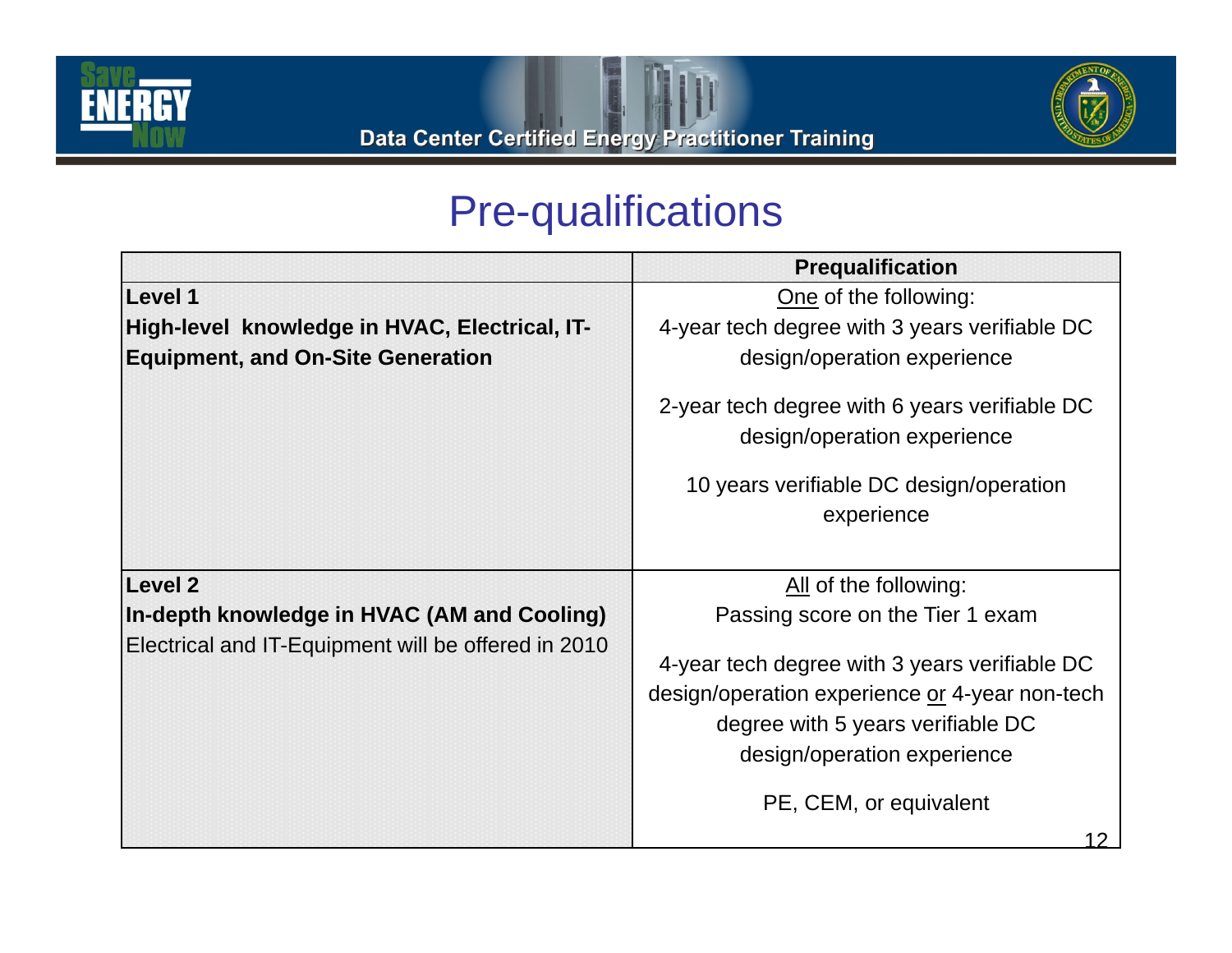



## **Training**

|                                                     | <b>Training</b>                                |  |  |
|-----------------------------------------------------|------------------------------------------------|--|--|
| Level 1                                             | Optional 1-day training including the DC Pro   |  |  |
| High-level knowledge in HVAC, Electrical, IT-       | Profiling Tool and a Case Study                |  |  |
| <b>Equipment, and On-Site Generation</b>            |                                                |  |  |
|                                                     | Study guide with study references, practice    |  |  |
|                                                     | exam, and review questions will be available.  |  |  |
|                                                     |                                                |  |  |
| Level 2                                             | Obligatory 2-day training including applicable |  |  |
| In-depth knowledge in HVAC (AM and Cooling)         | DC Pro Assessment Tools and a Case Study       |  |  |
| Electrical and IT-Equipment will be offered in 2010 |                                                |  |  |
|                                                     | Study guide with study references, practice    |  |  |
|                                                     | exam, and review questions will be available.  |  |  |
|                                                     |                                                |  |  |
|                                                     |                                                |  |  |
|                                                     |                                                |  |  |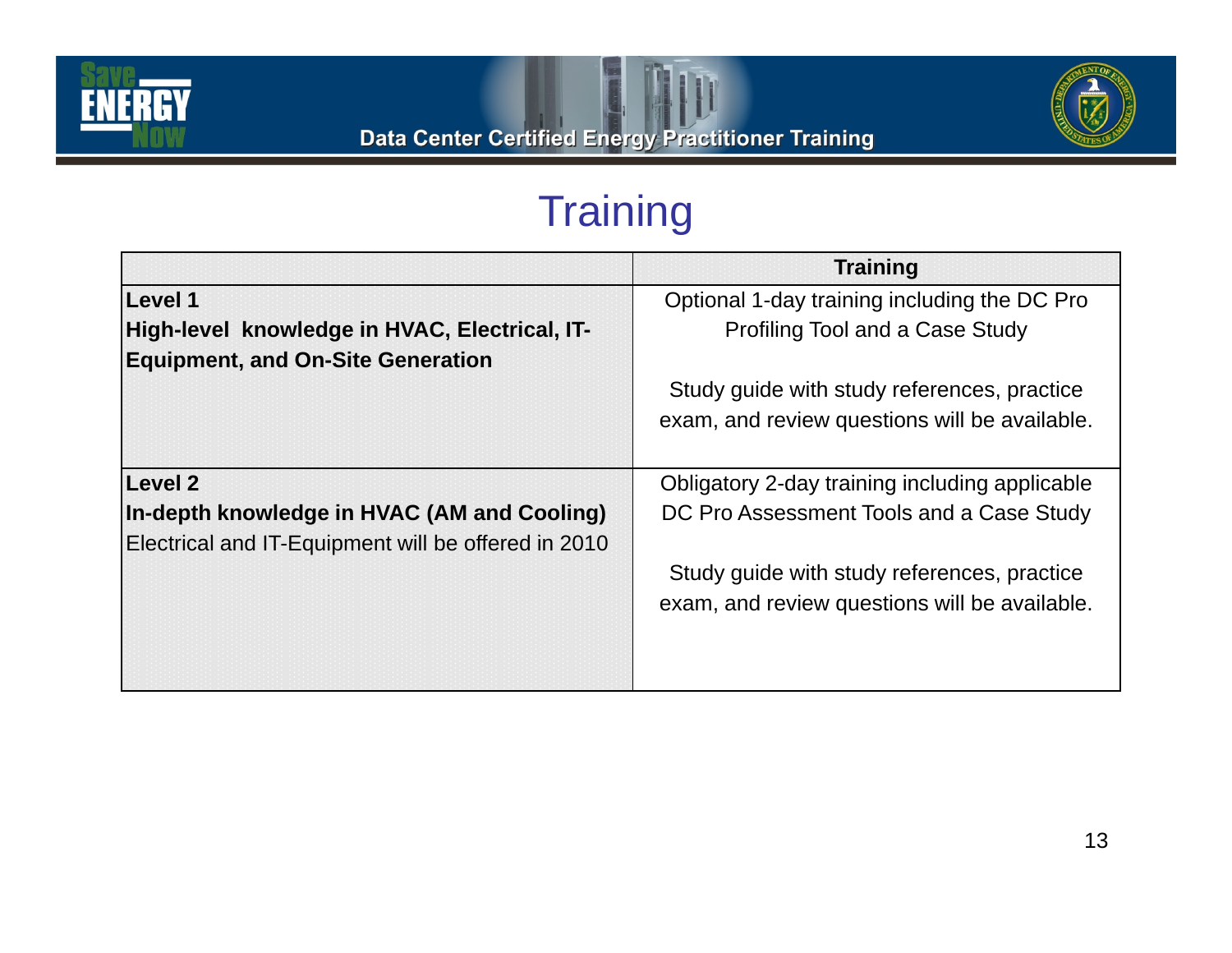



### Exam/Test

|                                                     | <b>Exam/Test</b>                               |  |
|-----------------------------------------------------|------------------------------------------------|--|
| Level 1                                             | Obligatory                                     |  |
| High-level knowledge in HVAC, Electrical, IT-       |                                                |  |
| <b>Equipment, and On-Site Generation</b>            | Waiting period of 6 months to retake if failed |  |
|                                                     |                                                |  |
|                                                     |                                                |  |
|                                                     |                                                |  |
| <b>Level 2</b>                                      | Obligatory                                     |  |
| In-depth knowledge in HVAC (AM and Cooling)         |                                                |  |
| Electrical and IT-Equipment will be offered in 2010 | Waiting period of 6 months to retake if failed |  |
|                                                     |                                                |  |
|                                                     |                                                |  |
|                                                     |                                                |  |
|                                                     |                                                |  |
|                                                     |                                                |  |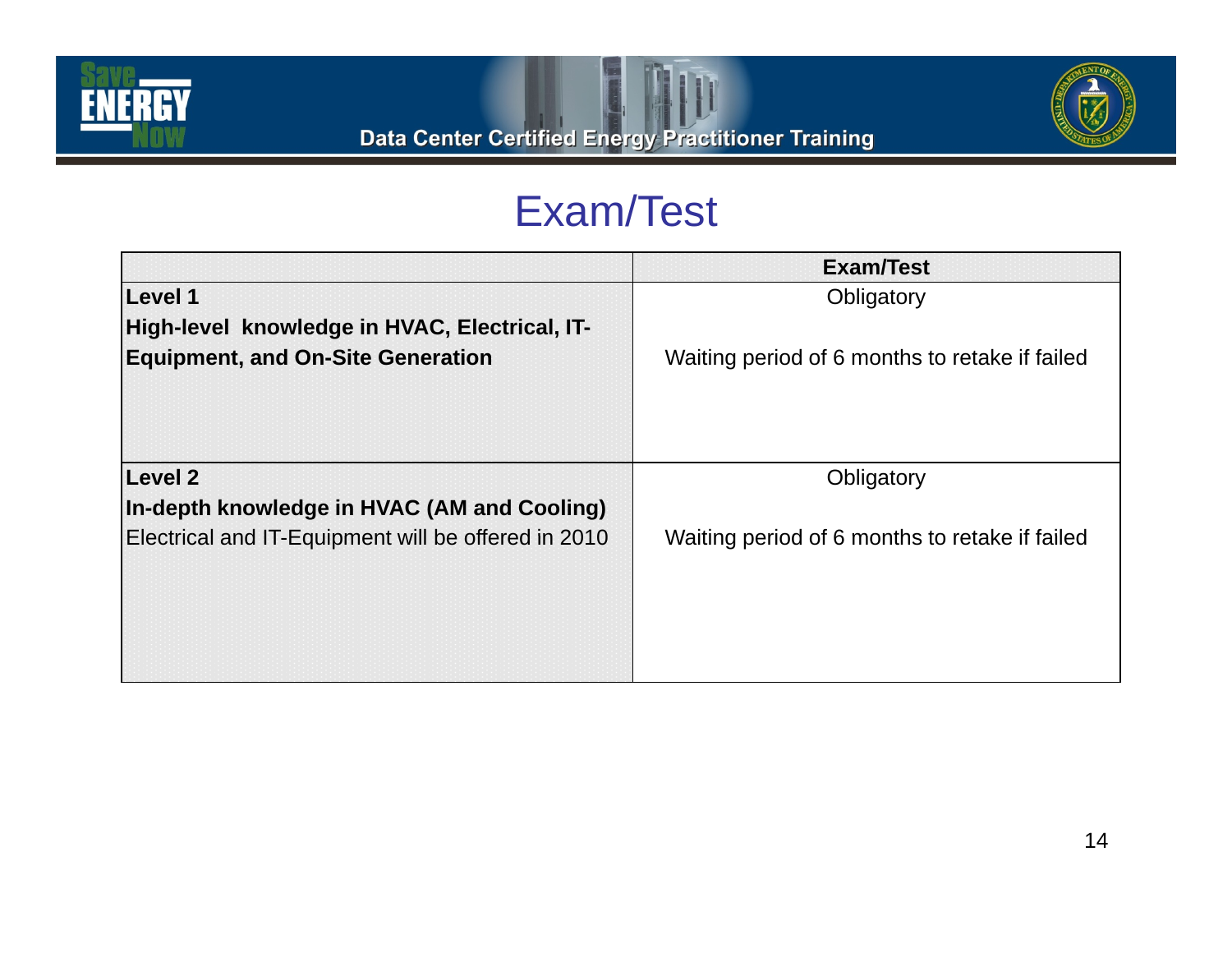



### Recertification

|                                                     | <b>Recertification</b>                                                                                                                                |  |
|-----------------------------------------------------|-------------------------------------------------------------------------------------------------------------------------------------------------------|--|
| Level 1                                             | All of the following every 3 years:                                                                                                                   |  |
| High-level knowledge in HVAC, Electrical, IT-       |                                                                                                                                                       |  |
| <b>Equipment, and On-Site Generation</b>            | Accumulation of four credits; given for a<br>number of activities, including assessments<br>performed with independent survey of results<br>achieved  |  |
|                                                     | Complete retraining webcasts for                                                                                                                      |  |
|                                                     | DC Pro Tools Updates                                                                                                                                  |  |
| Level 2                                             | All of the following every 3 years:                                                                                                                   |  |
| In-depth knowledge in HVAC (AM and Cooling)         |                                                                                                                                                       |  |
| Electrical and IT-Equipment will be offered in 2010 | Accumulation of eight credits; given for a<br>number of activities, including assessments<br>performed with independent survey of results<br>achieved |  |
|                                                     | Complete retraining webcasts for                                                                                                                      |  |
|                                                     | <b>DC Pro Tools Updates</b><br>15                                                                                                                     |  |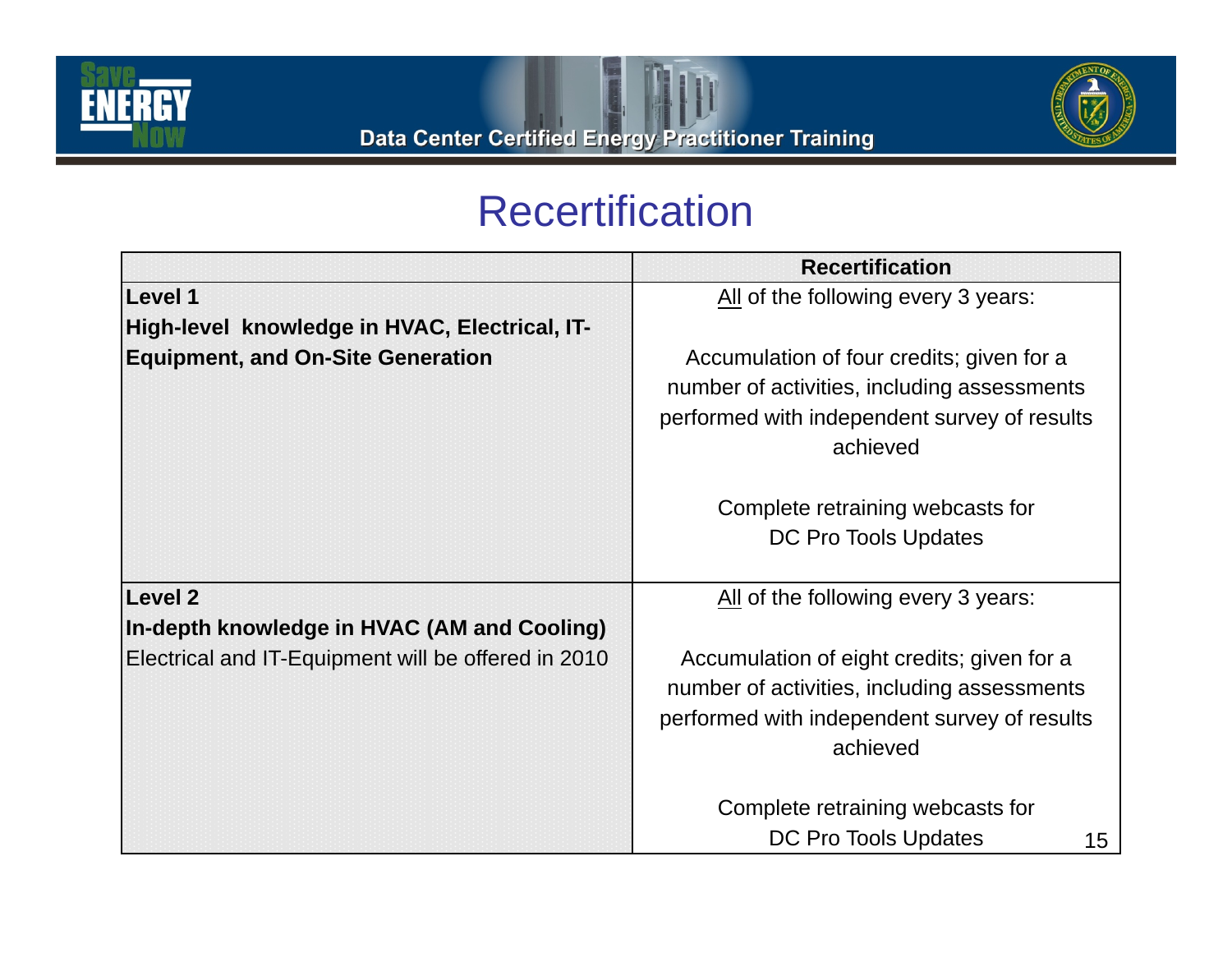



# DOE DC Pro Tool Suite

#### High-Level On-Line Profiling (and Tracking) Tool

- Overall efficiency (DCiE)
- End-use breakout
- Potential areas for energy efficiency improvement
- Overall energy use reduction potential

### In-Depth Assessment Tools  $\rightarrow$  Savings

| <b>IT-Equipment</b><br>• Servers<br>• Storage &<br>networking<br>• Software | Cooling<br>• Air handlers/<br>conditioners<br>• Chillers,<br>pumps, fans<br>• Free cooling | <b>Air Management</b><br>• Hot/cold<br>separation<br>• Environmental<br>conditions<br>• RCI and RTI | <b>Electrical Systems</b><br>• UPS<br>• PDU<br>• Transformers<br>• Lighting<br>• Standby gen. |
|-----------------------------------------------------------------------------|--------------------------------------------------------------------------------------------|-----------------------------------------------------------------------------------------------------|-----------------------------------------------------------------------------------------------|
|-----------------------------------------------------------------------------|--------------------------------------------------------------------------------------------|-----------------------------------------------------------------------------------------------------|-----------------------------------------------------------------------------------------------|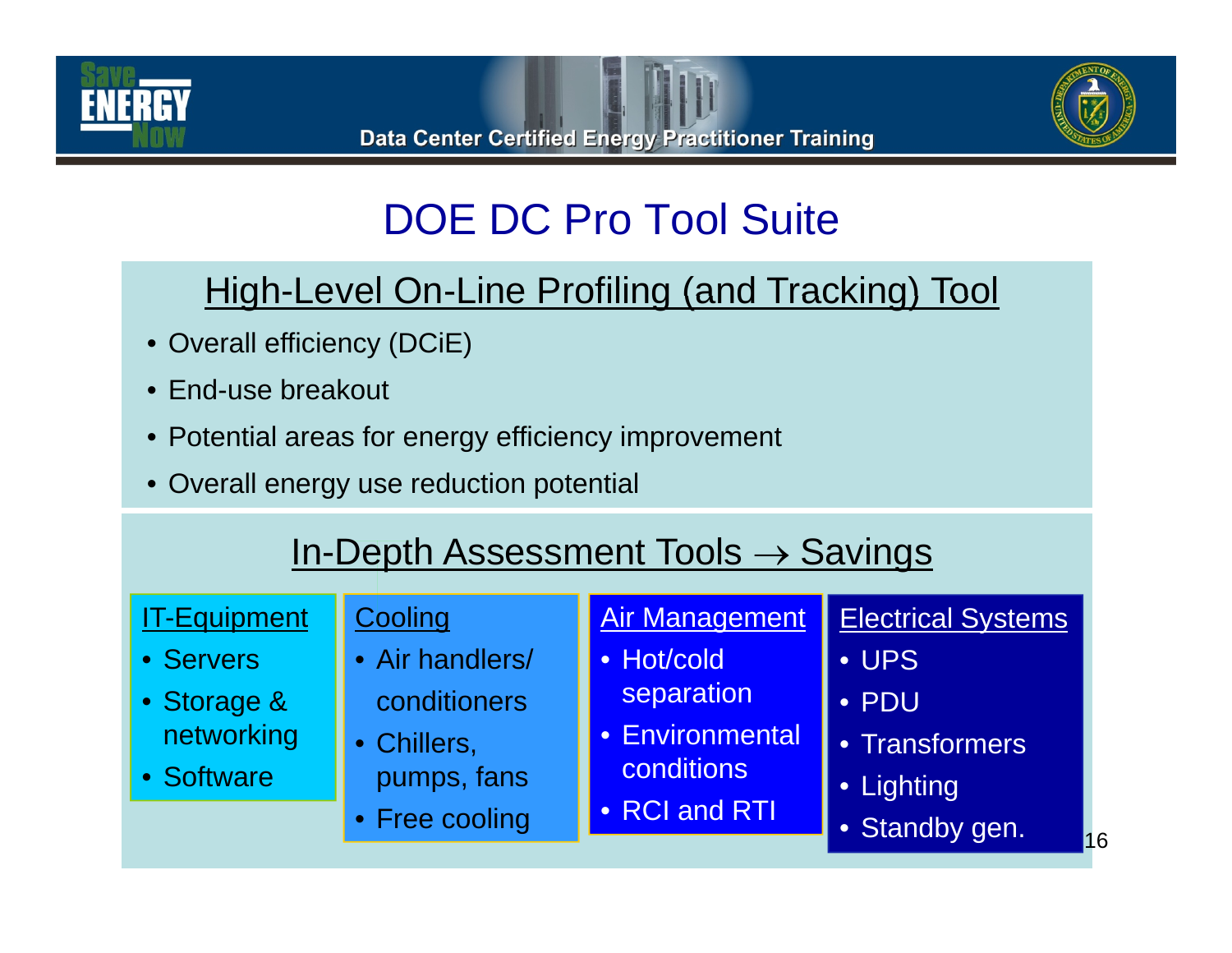





## Example of Assessment Tool: Air-Management

The AM-Tool developed by DOE is a free Excel tool for assessing the data center air-management status.



http://www1.eere.energy.gov/industry/saveenergynow/dc\_pro.html

17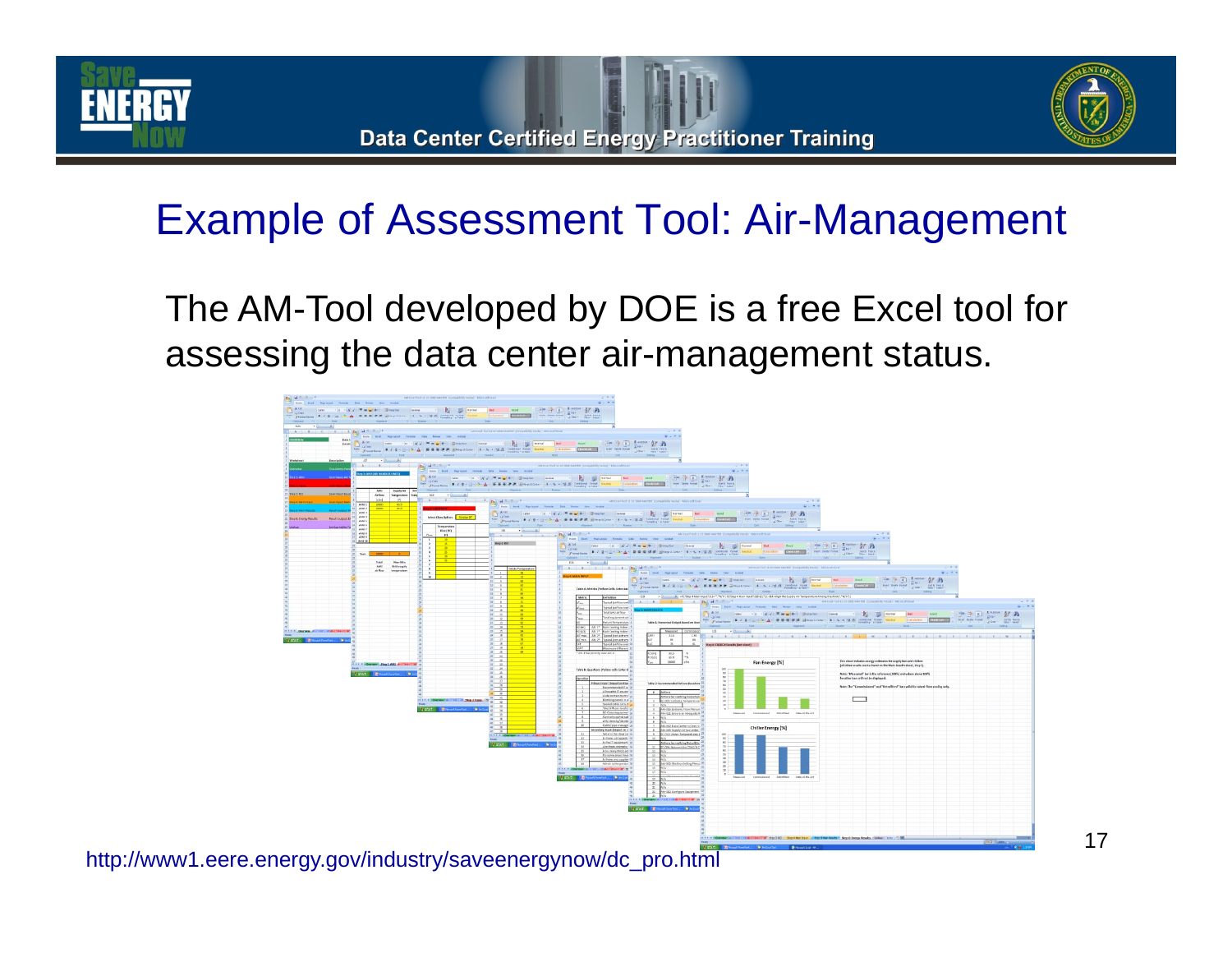





### **Documents**

•Program Description

http://www1.eere.energy.gov/industry/saveenergynow/cep\_program.html

- $\bullet$ Process Manual for use by the Practitioners (step-by-step)
- $\bullet$ Software Manuals

http://www1.eere.energy.gov/industry/saveenergynow/dc\_pro.html

- User's Manual
- Engineering Reference
- Data Collection Guide
- • Assessment manual (training curriculum)
	- Power-Point slides with detailed notes
	- Process Manual slides
	- Software Manual slides
- Exams/Tests•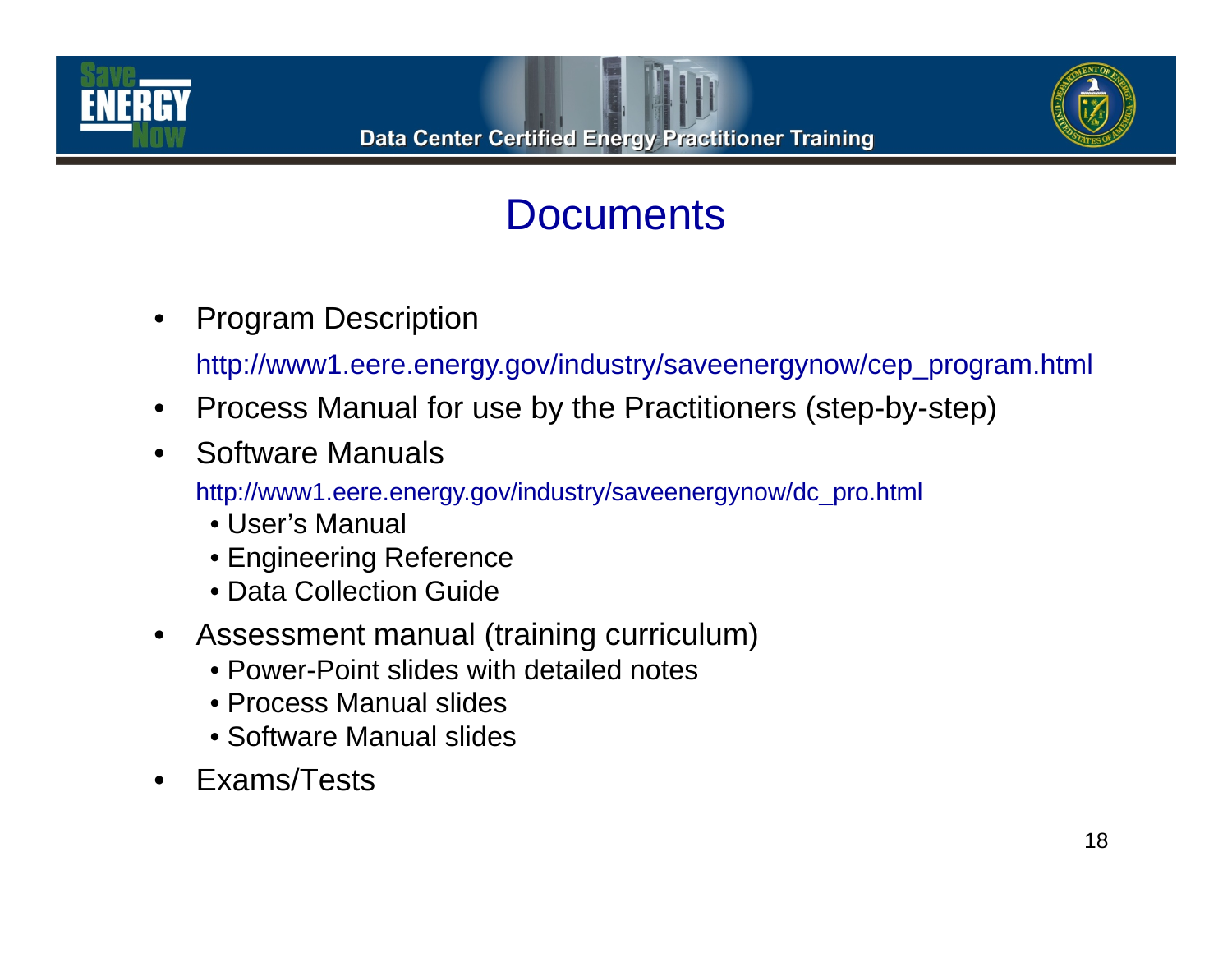**ENERGY** 



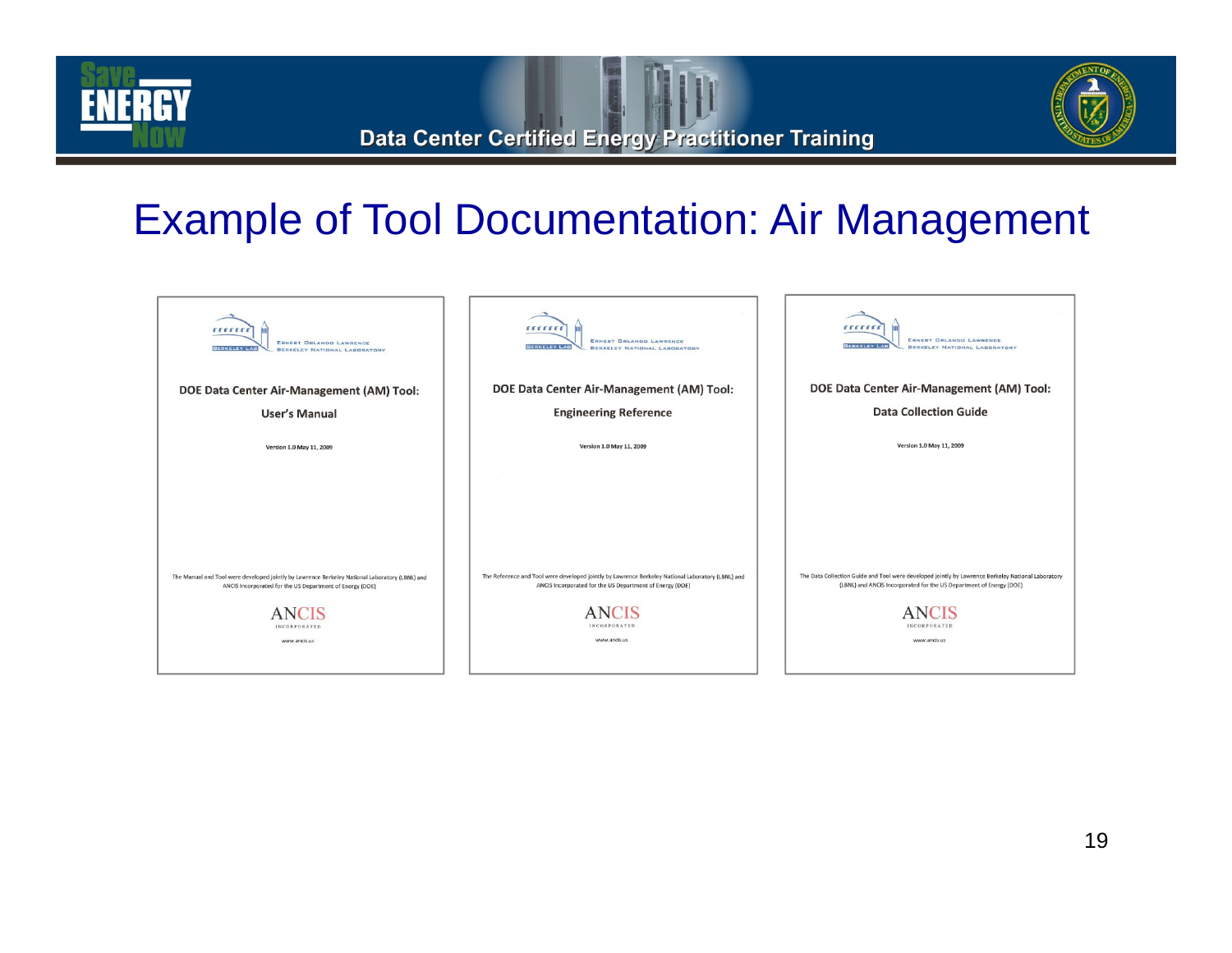



# Certifying Organization(s)

- $\bullet$  The front–end of the Program
- Program implementer and administrator of training/exam
- Not main developer of initial training curriculum and exam content
- Maintain a database of the Practitioners

The credibility/quality of certification can be increased by ANSI accreditation of the certifying organization.

Top desirable characteristics (as rated by Workshop Participants):

- Proven impartial status
- $\bullet$  Technical core expertise
- Experience in certification programs
- Established infrastructure for collaboration.

An "RFP" will be issued in 2009.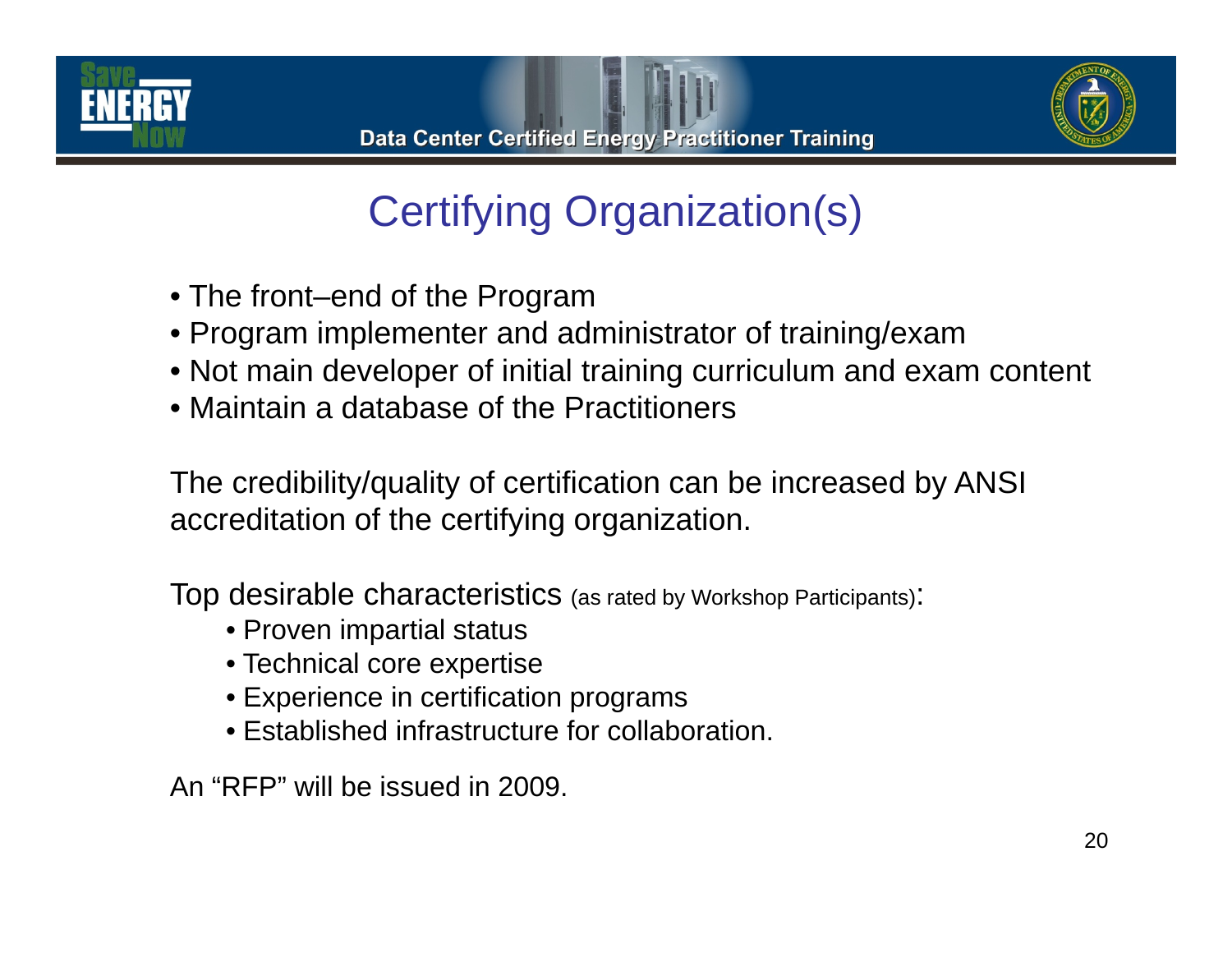



### Sign Up for Information



http://www1.eere.energy.gov/industry/saveenergynow/cep\_program.html